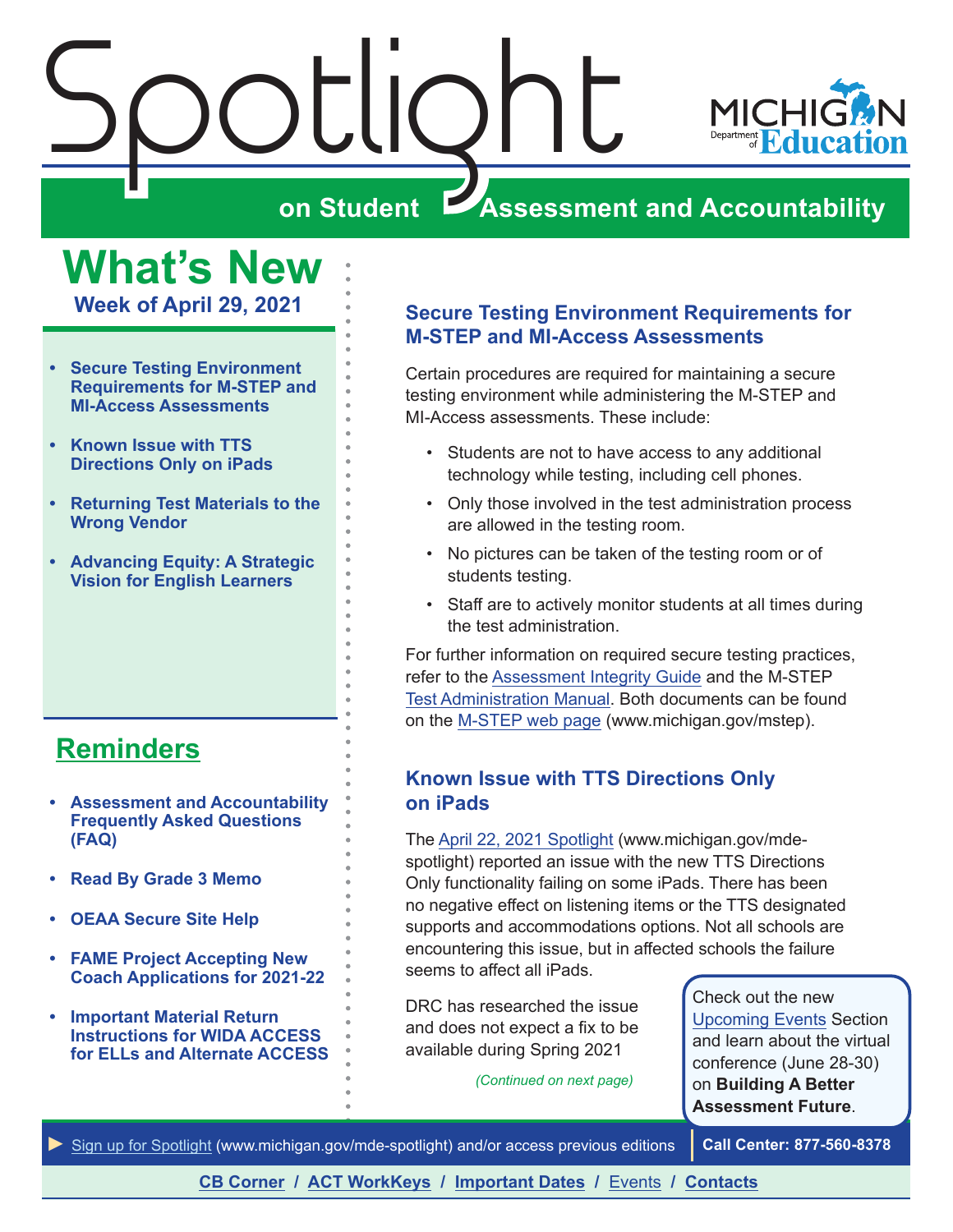<span id="page-1-0"></span>testing. Schools using iPads and the new TTS Directions Only should be prepared to switch back to having the test directions read aloud to students. In the Test Administrator's Directions and Manual, the "For Administration without TTS Directions Only" instructions are on the page that follows the "For Administration with TTS Directions Only" instructions.

#### **Returning Test Materials to the Wrong Vendor**

The Michigan Department of Education (MDE) has been notified that some testing materials have been returned by schools to the wrong vendors. Returning test materials to the wrong vendor has negative impacts on test security, jeopardizes timely scoring, and increases processing costs.

When returning test materials, be sure to follow vendorspecific return instructions. Material return instructions can be found in the Test Administrators Manual for each assessment. In order for testing materials to be scored in a timely manner, it is imperative that the materials are returned within the specified material return windows and to the correct vendor.

MDE's Office of Educational Assessment and Accountability will continue to monitor the return of testing materials, and schools will be notified if there is an irregularity in this process. An irregularity can result in future targeted test administration monitoring of the school.

#### **Advancing Equity: A Strategic Vision for English Learners**

A new resource from the Michigan Department of Education – the [Advancing Equity: A Strategic Vision](https://www.michigan.gov/documents/mde/A_Strategic_Vision_for_English_Learners_722875_7.pdf)  [for English Learners](https://www.michigan.gov/documents/mde/A_Strategic_Vision_for_English_Learners_722875_7.pdf) document – can guide the work of educational stakeholders and families across the state with focus on students who are English learners (ELs). The document provides a common vision to guide the work of schools, districts, intermediate school districts, and education and community organizations. The document is on the [English Learner Resources web](http://www.michigan.gov/mde-el)  [page](http://www.michigan.gov/mde-el) (www.michigan.gov/mde-el).

**Call Center: 877-560-8378** (select appropriate option) for assistance with assessment or accountability issues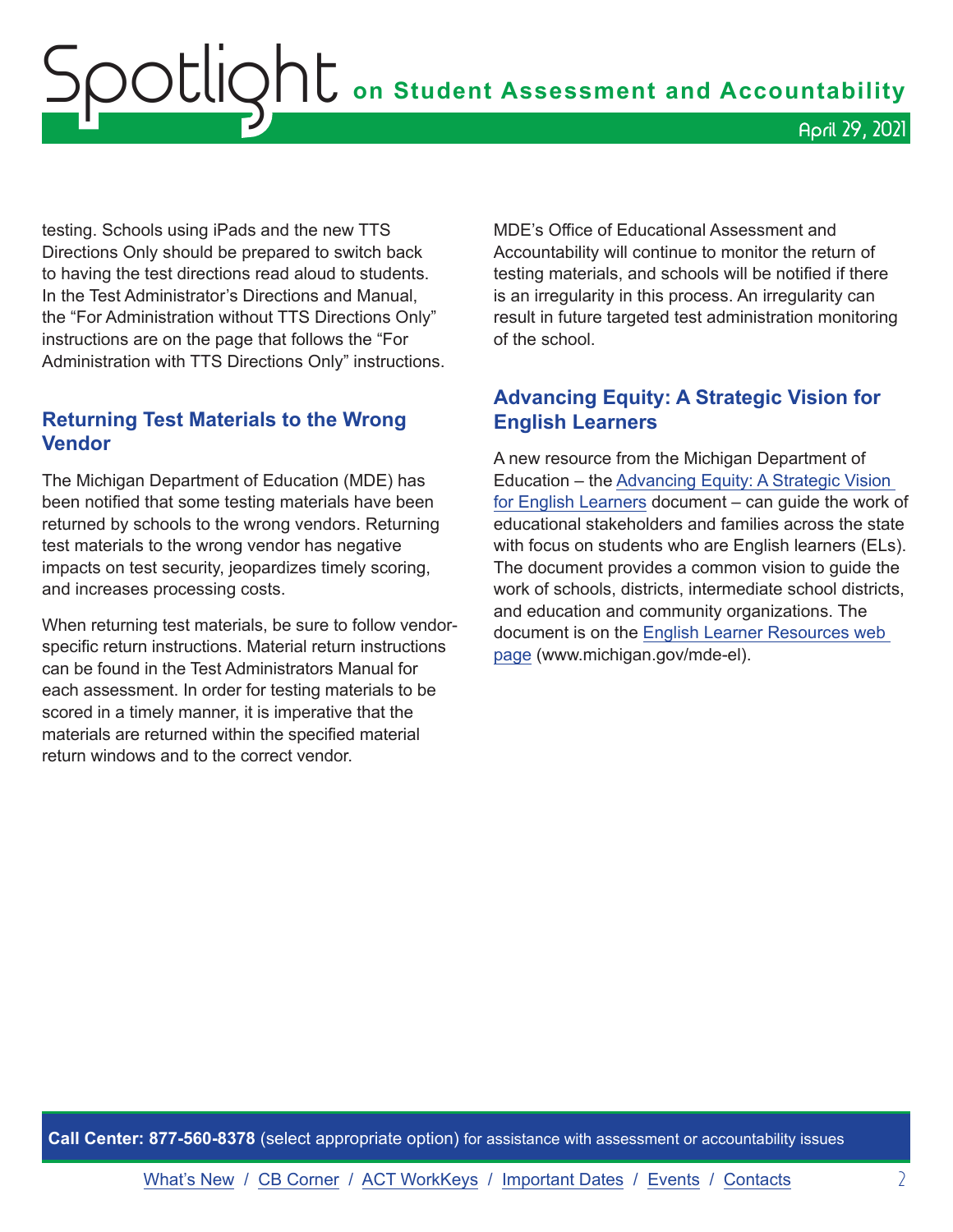<span id="page-2-1"></span>**OOUOOOO** on Student Assessment and Accountability

<span id="page-2-0"></span>

#### **Assessment and Accountability Frequently Asked Questions (FAQ)**

In light of the recent announcements on the approval of Michigan Department of Education's accountability waiver and the denial of our assessment waiver, the Office of Assessment and Accountability has provided two FAQ documents to address some of the frequently asked questions that have recently come into our office.

- [FAQ Assessments](https://www.michigan.gov/documents/mde/Spring_2021_Summative_Assessments_FAQ_721789_7.pdf)
- [FAQ Accountability](https://www.michigan.gov/documents/mde/Michigan_School_Accountability_Planning_and_Response_to_COVID-19_701197_7.pdf)

#### **Read By Grade 3 Memo**

Please see this recent [memo](https://www.michigan.gov/documents/mde/RBG3_Communicating_Parents_722309_7.pdf) on guidance surrounding Michigan's Read By Grade 3 (RBG3) legislation. At this time, the Michigan legislature has not amended the RBG3 requirements for this year.

#### **OEAA Secure Site Help**

These virtual online office hours sessions are an opportunity for you to ask questions and receive support for the Secure Site. You can join on your computer or mobile app using Microsoft Teams and the information below:

#### **Microsoft Teams Meeting**

- [Join the meeting](https://teams.microsoft.com/l/meetup-join/19%3ameeting_MzAyYzkwNTctMGU0ZC00Y2ZmLWFjNTEtZTRhYTQzN2UyMGM5%40thread.v2/0?context=%7b%22Tid%22%3a%22d5fb7087-3777-42ad-966a-892ef47225d1%22%2c%22Oid%22%3a%226100384c-b357-44a8-8e52-653af03855b7%22%7d)
- Or call in (audio only): 1-248-509-0316 Phone Conference ID: 27143456#

Drop in and stay the full hour or ask your question and drop out. The current schedule is:

- Tuesday, May  $4 \times 3 4$  p.m.
- Tuesday, May  $11 \quad 3 4$  p.m.

#### **FAME Project Accepting New Coach Applications for 2021-22**

The Formative Assessment for Michigan Educators (FAME) project is entering its 14th year and is seeking interested educators who would like to lead a local learning team of teachers to explore, implement, and reflect on the formative assessment process in their classrooms. FAME coaches are not expected to be the local expert on the formative assessment process rather FAME coaches are learners along with their learning team.

April 29, 2021

More information of the FAME project and access to the online 2021-22 New FAME Coach [application](https://www.surveymonkey.com/r/FAMEnewcoach) (www.surveymonkey.com/r/FAMEnewcoach) is available on the MDE [Formative Assessment Process](http://www.michigan.gov/formativeassessment)  [page](http://www.michigan.gov/formativeassessment) (www.michigan.gov/formativeassessment) or the [FAME public page](http://www.FAMEMichigan.org) (www.famemichigan.org).

The deadline to apply is **Friday, May 7, 2021**. If you have any questions, contact Kimberly Young, MDE/ OEAA at [youngk1@michigan.gov](mailto:youngk1%40michigan.gov?subject=) or 517-712-8442.

#### **Important Material Return Instructions for WIDA ACCESS for ELLs and Alternate ACCESS**

Here are directions for returning secure materials. Materials must be shipped by **April 30, 2021**. **Remember:** If your school/district does not have daily UPS pickup, you must call UPS the day before you need the pickup to schedule it.

If you need more information on how to return materials, view the After Testing tutorial on the WIDA Secure Portal. Log into the WIDA Secure Portal and

*(Continued on next page)*

**Call Center: 877-560-8378** (select appropriate option) for assistance with assessment or accountability issues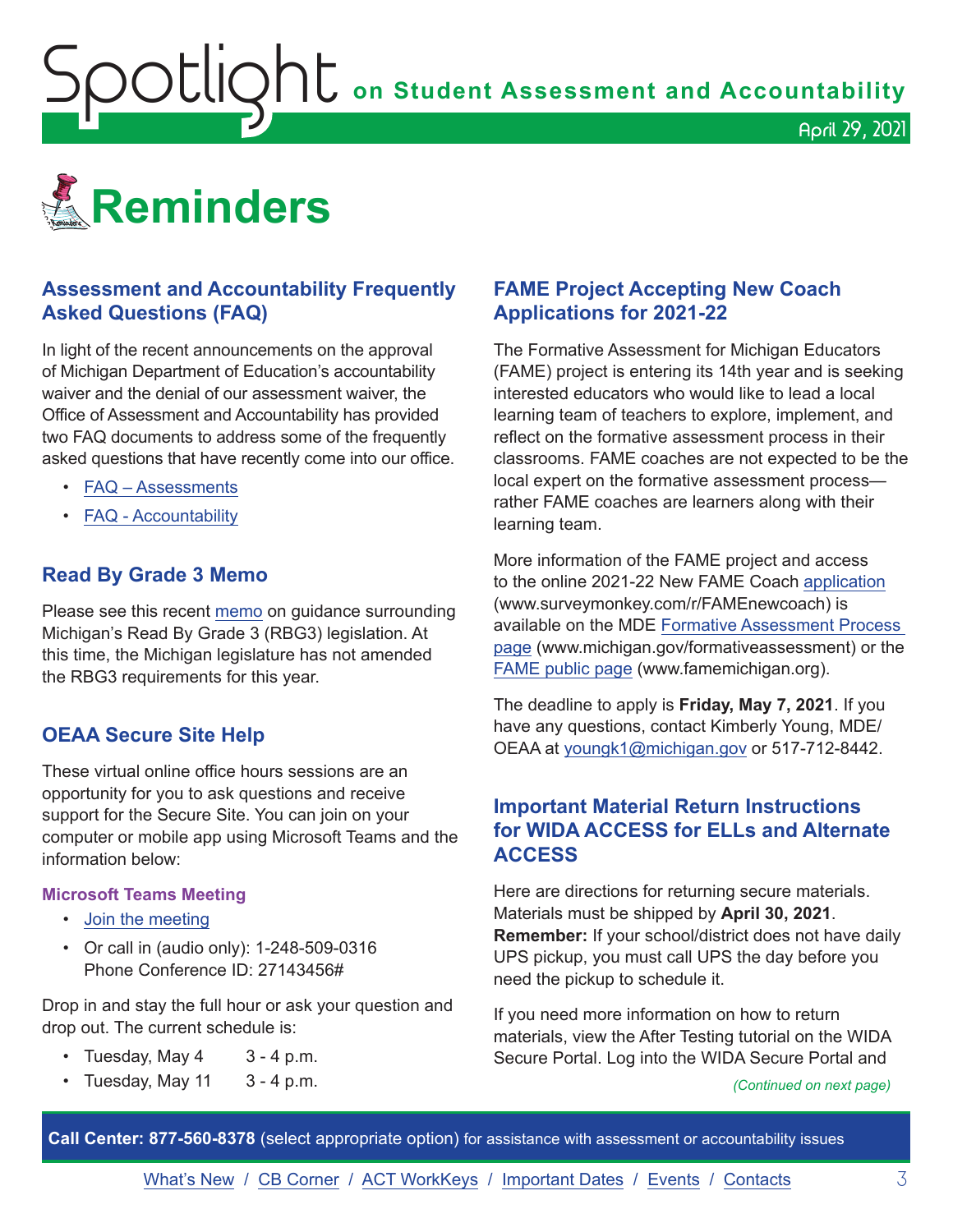# Spotlight **on Student Assessment and Accountability** April 29, 2021

select the **Paper-Based** tile in the ACCESS for ELLs Training Courses. Then, select the **Afterward** tab and **After Testing**.

#### **Labeling Booklets:**

Ensure correct and complete information is either entered on the label or bubbled-in on each student booklet. Failure to correct incorrect, missing, or incomplete student information and labels may result in no score for the student. Follow these steps carefully.



- Place the Student Pre-ID, District/School, or Do Not Process Label (when applicable) on the front of the test booklet only in the designated area (marked A).
	- » If there is no Student Pre-ID label, apply the District/School Label in the box (marked A).
		- $\Box$  If the District/School Label is applied, bubble-in all demographic information on the back cover, using a number 2 pencil.
		- □ **Do not place any label on the security barcode (marked B).**
		- $\Box$  Leave unused test booklets blank apply no labels.

If a District/School or Student Pre-ID label is placed on a test booklet, the test booklet will be processed and scored.

#### **Veryifying Information and Bubbling Booklets**

When the materials are gathered after testing, it is crucial that the information displayed on the test booklets is verified before they are returned.

• **District/School Labels:** Confirm that the following information bubbled on the booklet matches what is in the Michigan Student Data System (MSDS): District, School, First Name, Last Name, State Student ID, Birth Date, Grade.

If you do not have these labels, send an email to [mde-oeaa@michigan.gov](mailto:mde-oeaa%40michigan.gov?subject=) with your district name, the name of the building, and the number of labels needed.

- **Student Pre-ID Labels:** If a Pre-ID label is incorrect, it can still be used; you must update the information in MSDS.
- To prevent a test booklet from being processed, place a Do Not Process label over the District/ School label or Pre-ID label. Do not cross out the original label or cover it with a black marker. Do not use Do Not Process labels for booklets you want scored.
- Refer to the Special Instructions for Paper/Pencil on pages 160-161 of the [Michigan Specific Test](https://www.michigan.gov/documents/mde/WIDA_Michigan_Specific_TAM_635431_7.pdf)  [Administration Manual](https://www.michigan.gov/documents/mde/WIDA_Michigan_Specific_TAM_635431_7.pdf), which is located on the [WIDA web page](www.michigan.gov/wida) (www.michigan.gov/wida), for information about what you do and do not need to bubble-in on test booklets.

#### **Material Inventory and Accountability Form**

The same process that was used to inventory the original shipment of materials should be completed for returned materials, to confirm all secure materials are accounted for. Every school or district will have received a Security Checklist that details every secure material delivered. It is the responsibility of the district or school personnel to verify that every secure material (used or unused) is returned.

If there are any missing materials, the district/school should complete the Accountability Form and explain the discrepancy, including the secure barcode of the

**Call Center: 877-560-8378** (select appropriate option) for assistance with assessment or accountability issues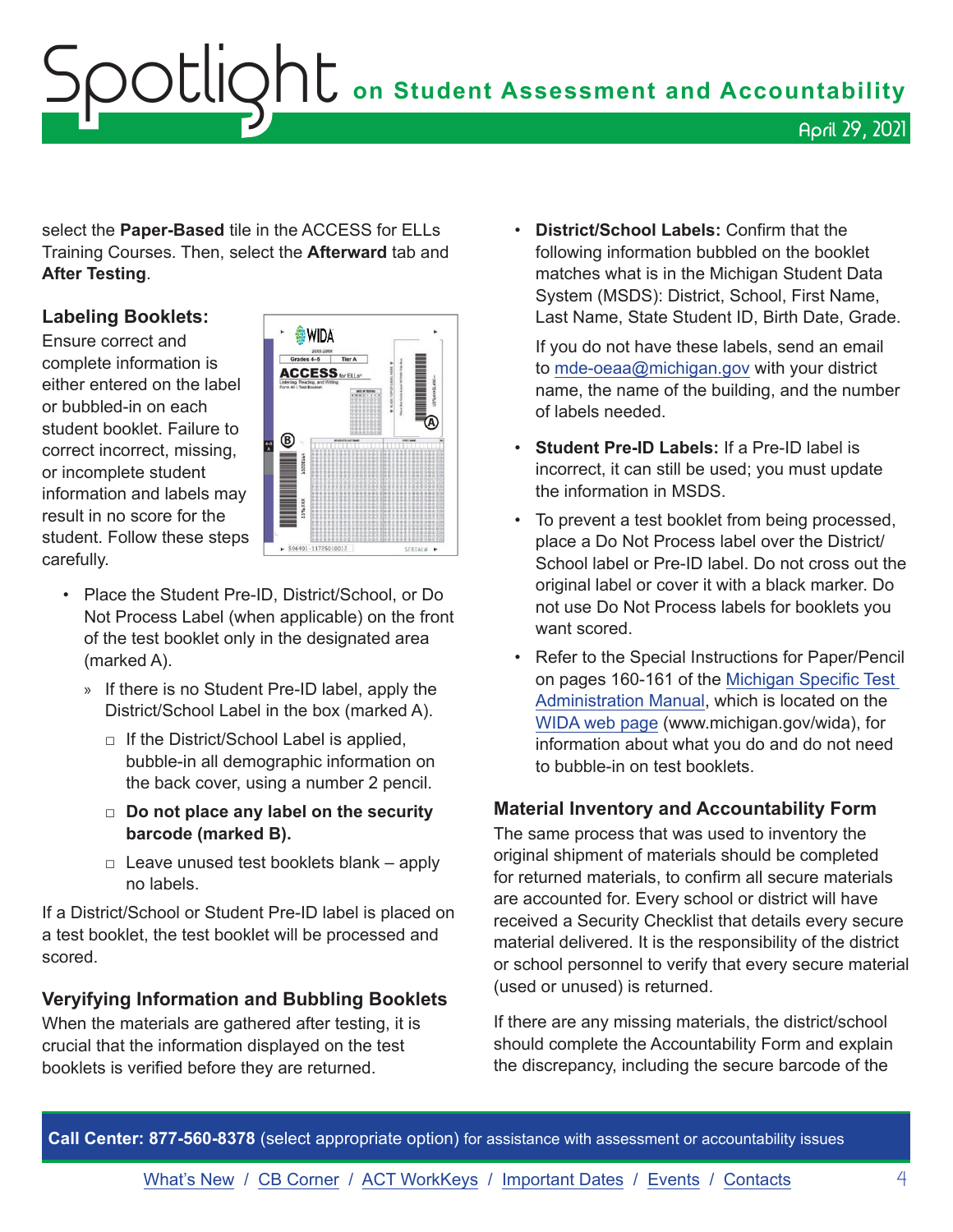OOCLIQht on Student Assessment and Accountability April 29, 2021

material that is not being returned. This form is found in [WIDA AMS](https://www.wida-ams.us/) (www.wida-ams.us) under **Materials** - **Accountability Form**. At the bottom of the list of materials on the form, there is a space labeled "Record reasons for discrepancies here". Record the barcode of the materials and explain reason(s) for the discrepancy.

#### **Return Instructions**

• Be sure to return all the secure materials (CDs, Scripts, Response Booklets) you received.

You do not have to return these non-secure materials:

- » Test Administrator Manual
- » District and School Test Coordinator Manual
- » Return Material Instructions
- » Any unused labels (securely destroy)
- » Security Checklists (keep for your records)
- » Confidentiality Agreement (keep for your records)
- » Packing lists
- » School Range Sheets
- » Scratch paper (securely destroy)
- Line each box with a plastic return bag to protect the test materials during transit.
- Secure the materials inside the plastic bag with a zip tie before sealing the box.
- Large Print and Braille materials can be folded to fit inside a standard-sized box.
- Use the boxes from the original shipment to return used materials. If a box is damaged or lost, substitute a box of similar size and strength.
- Place DRC return and UPS shipping labels on top of each box.

#### **Return Materials via UPS**

- Pre-paid UPS return shipping labels are provided in the Return Materials Instruction Packet.
- If your school/district does not have a regularly scheduled UPS pickup, you must call UPS at 866-857-1501 at least one day prior to the day you plan to ship your materials to arrange for pickup.
- Make a complete count of all the boxes, and advise UPS of the number of boxes they will be picking up
- Keep the boxes in a secure location until they are given to the UPS driver. Materials are not be taken home by anyone – they must remain in district or school buildings.
- You will not be asked to give payment to UPS.
- Note the UPS tracking number for each box. Keep the numbers for future reference and to document the return of the materials to DRC.

#### **UPS Shipping and DRC Return Labels**

If you need UPS Return Labels, contact **DRC Customer Service**. You will receive (through email) PDFs of the UPS return labels that you can print out.

#### **Contact Information**

For any questions, contact DRC Customer Support:

- email: [WIDA@datarecognitioncorp.com](mailto:WIDA%40datarecognitioncorp.com?subject=)
- phone: 1-855-787-9615

**Call Center: 877-560-8378** (select appropriate option) for assistance with assessment or accountability issues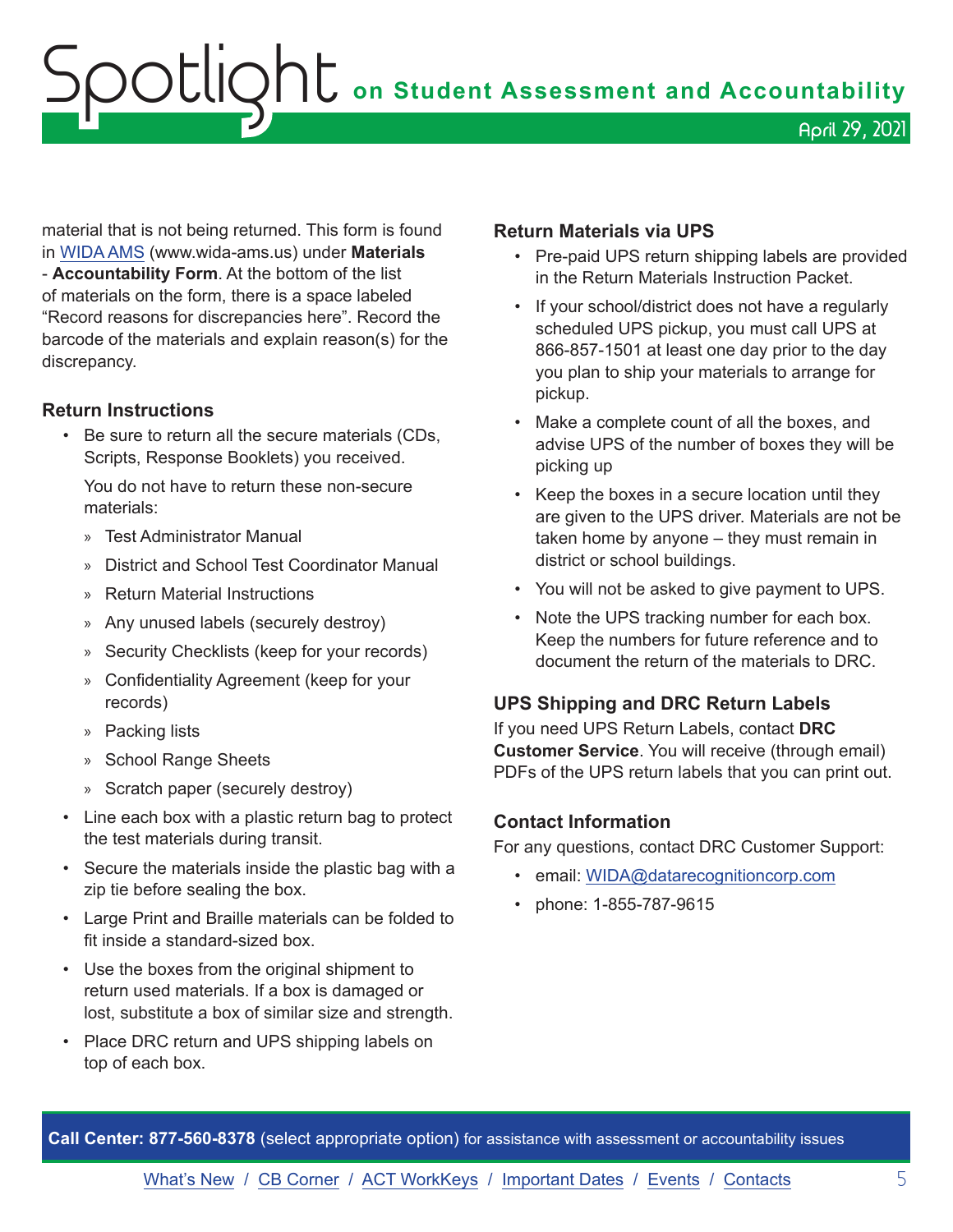OOCLIQhC on Student Assessment and Accountability

April 29, 2021

# **CB** College Board Corner

<span id="page-5-0"></span>*Information on SAT*®*, PSAT*™ *8/9, and PSAT*™*10 provided by the College Board*

#### **Questions about Spring SAT, PSAT 8/9, or PSAT 10?**

- Call the Michigan Educator Hotline: 866-870-3127 (select Option 1)
- Email: [michiganadministratorsupport@](mailto:michiganadministratorsupport%40collegeboard.org?subject=) [collegeboard.org](mailto:michiganadministratorsupport%40collegeboard.org?subject=)

## **WHAT'S NEW**

#### **Score Release**

Students who participated in testing during the week of April 13 will receive access to their scores in their College Board accounts beginning on **May 5, 2021**. Students who participated in PSAT 8/9 or PSAT 10 will receive access beginning on **May 17, 2021**.

**Note:** Some scores will be released later, for reasons that may include student participation in the extended PSAT testing window, the accommodated testing windows, the SAT makeup testing date(s), late receipt of answer sheets, missing information on the answer sheet, or other exceptional conditions that require additional attention. Scores for these students will be released daily as they become available.

Educators will have access to scores in the K-12 reporting portal by mid-summer, after all answer document verification activities are completed. More information about the answer document verification window will be available soon, along with an educator score release date. **Note:** Scores that will be available in the K-12 reporting portal are not the official results used in Michigan Department of Education reporting.

#### **Student Access to Scores**

Students will need a College Board account to view their scores. Students who do not have an account yet can [sign up](http://www.collegeboard.org) (www.collegeboard.org) for their free account. Paper score reports for the PSAT 8/9 and PSAT 10 will be sent to schools this summer; paper score reports are not provided for SAT with Essay.

The table below and on the following page includes some common issues you and your students may encounter while reviewing scores, and potential courses of action for addressing these scenarios:

| <b>Issue</b>                                                    | <b>Most Common Scenarios</b>                                               | <b>Course of Action</b>                   |
|-----------------------------------------------------------------|----------------------------------------------------------------------------|-------------------------------------------|
| <b>Student has access</b><br>to score, but<br>educator does not | Educator scores have not yet been<br>released in the K-12 reporting portal | Check in mid-summer for access to scores. |

*(Continued on next page)*

**Call Center: 877-560-8378** (select appropriate option) for assistance with assessment or accountability issues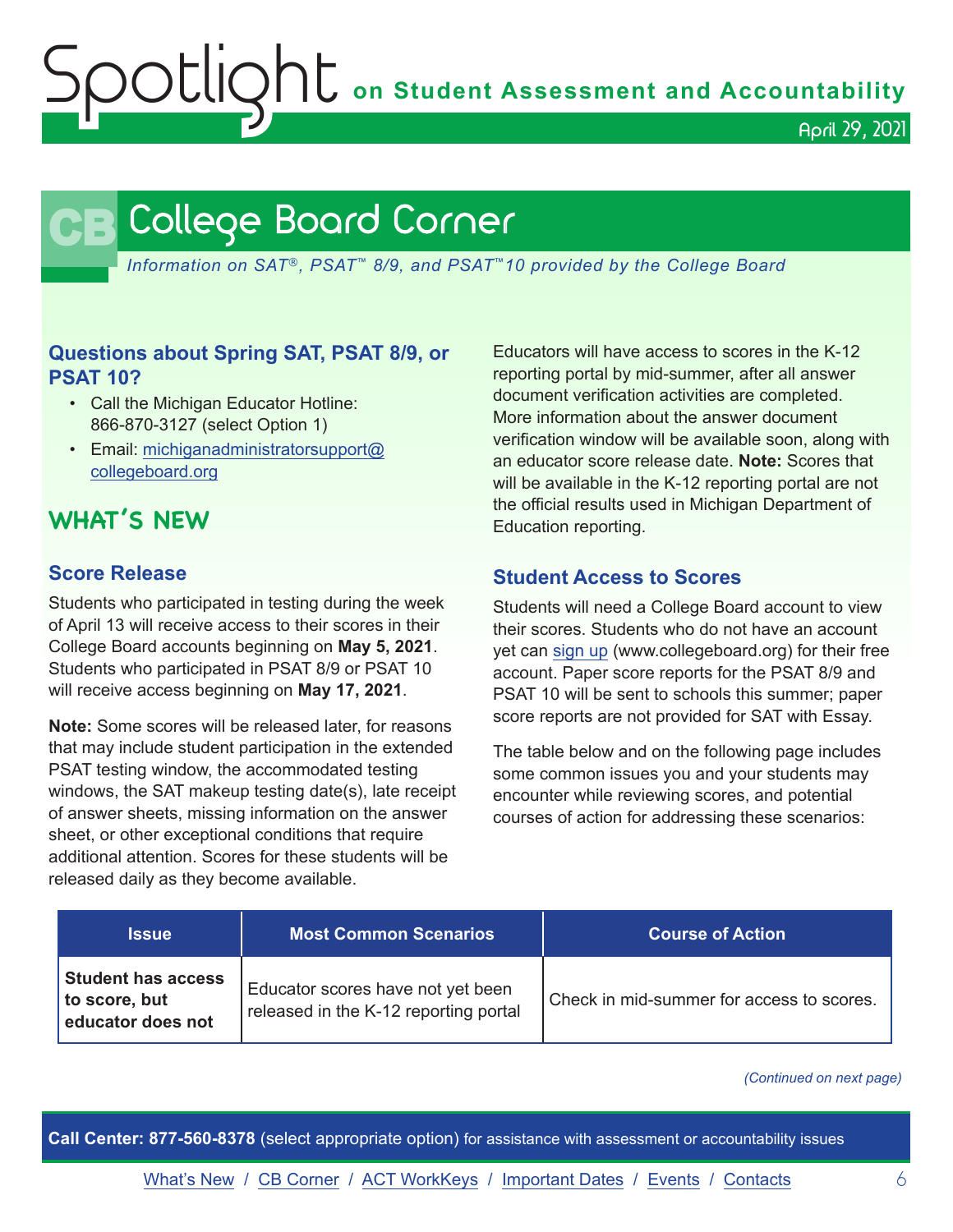# Spotlight **on Student Assessment and Accountability**

April 29, 2021

**CB** 

| <b>Issue</b>                                                    | <b>Most Common Scenarios</b>                                                                                                                                                               | <b>Course of Action</b>                                                                                                                                                                                                                             |
|-----------------------------------------------------------------|--------------------------------------------------------------------------------------------------------------------------------------------------------------------------------------------|-----------------------------------------------------------------------------------------------------------------------------------------------------------------------------------------------------------------------------------------------------|
| <b>Educator has access</b><br>to score, but student<br>does not | College Board was not able to<br>automatically link score report to<br>student's College Board account                                                                                     | See the steps outlined following this table.                                                                                                                                                                                                        |
|                                                                 | Student does not have a College<br>Board account                                                                                                                                           | Have the student create a College Board<br>account and follow the steps to link scores,<br>as outlined following this table.                                                                                                                        |
|                                                                 | Student has multiple College Board<br>accounts                                                                                                                                             | The student can call the College Board's<br>Student SAT Helpline (866-756-7346)<br>to merge their accounts. If the educator<br>calls on the student's behalf, be sure the<br>student is present to provide consent to the<br>Customer Service team. |
| <b>Neither student nor</b><br>educator has access<br>to score   | School has not responded to a query<br>from Educational Testing Service<br>(ETS) regarding a testing irregularity,<br>so the score is on hold                                              | The school must respond to ETS outreach<br>to resolve the situation.                                                                                                                                                                                |
|                                                                 | Used answer sheets were returned<br>in the white accommodated testing<br>envelope and the student was not<br>approved for an accommodation or<br>extended time as an English learner       | ETS will reach out to the school to confirm<br>if the student tested with accommodations:<br>the school must respond to this outreach.                                                                                                              |
|                                                                 | Score was invalidated due to a<br>misadministration or other misconduct<br>(use of cell phone, for example)                                                                                | No action is available in most cases. The<br>school will receive a letter regarding the<br>misadministration.                                                                                                                                       |
|                                                                 | Student submitted a Request to<br><b>Cancel Scores form</b>                                                                                                                                | No action is available. Scores will be<br>available to MDE but will not be available to<br>the student or school in the portal.                                                                                                                     |
|                                                                 | Student score is slightly delayed<br>due to testing on the makeup date,<br>accommodated window, late receipt<br>of answer sheets, missing information<br>on the answer sheet, other reason | Continue to monitor scores. Students should<br>call the CB Student SAT Helpline (866-756-<br>7346) if their scores are not available by<br>mid-June.                                                                                                |

*(Continued on next page)*

**Call Center: 877-560-8378** (select appropriate option) for assistance with assessment or accountability issues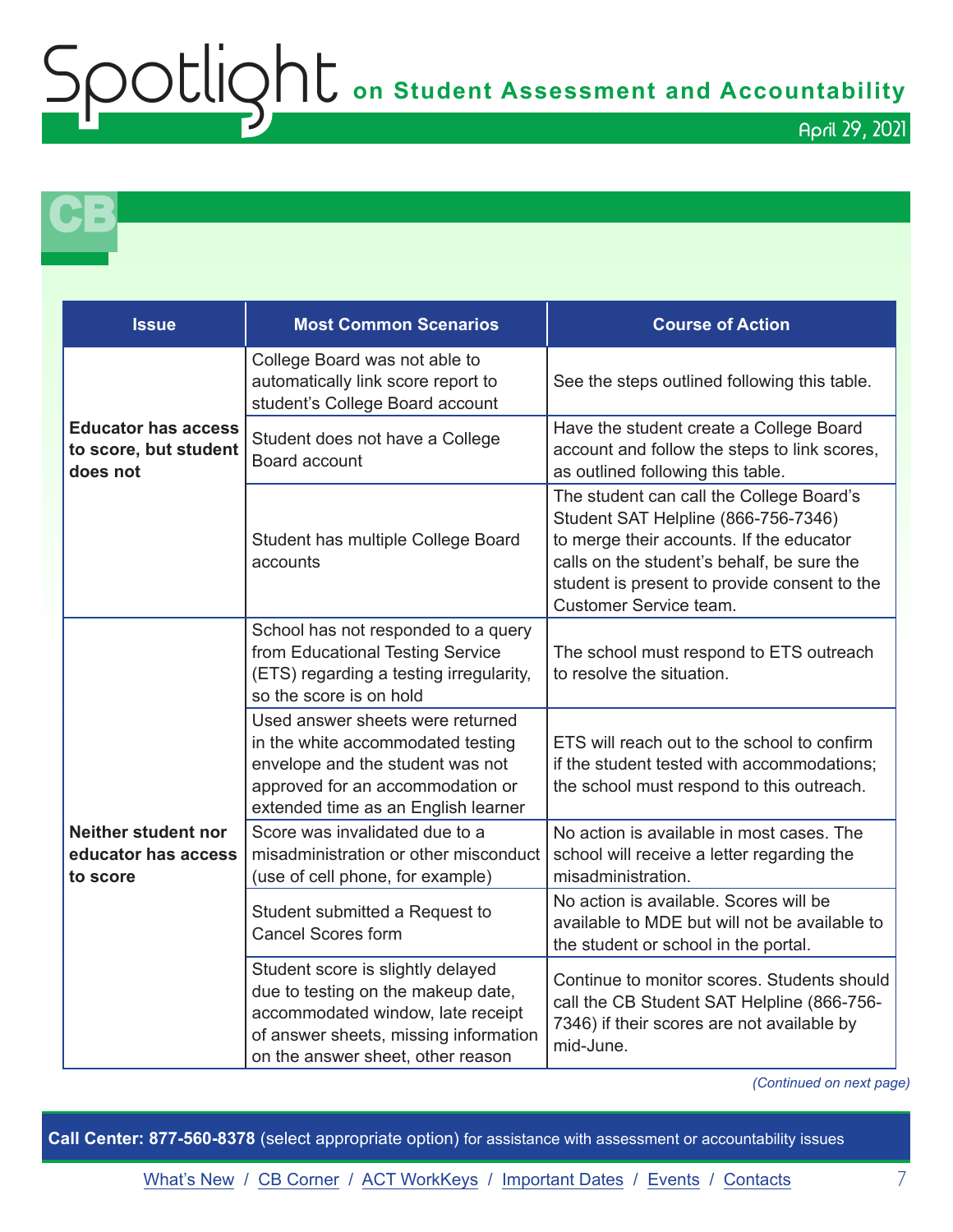**OU** on Student Assessment and Accountability

#### April 29, 2021

# **CB**

#### **Matching Student Scores to a College Board Account**

If a student is signed into their College Board account but does not see their scores, one reason may be that we were not able to automatically link their score report and their account. For security reasons, a student must verify additional information before scores can be displayed. Students will need either their SAT registration number (found in the roster report of the K-12 reporting portal) or the preidentification UIC (student ID number) they were issued by the school.

To match, the student will:

- 1. [Log into or create](https://account.collegeboard.org/login/login?appId=301&DURL=https://studentscores.collegeboard.org/viewscore&SFMC_cid=EM141071-&rid=47369301) a College Board account.
- 2. Scroll down and select **Matching Tool**.
- 3. Review their personal information.
- 4. If any information is incorrect, select **Update** to revise. (Students will be prompted to re-enter their password.)
- 5. If the information is correct, select **Get My Scores**.
- 6. The student will have to select one of the following options:
	- a. I can supply my test information (test date and SAT registration number).
	- b. I can supply my student ID (using the UIC the student was pre-identified with).

In some cases, students will not be able to view their scores using the steps above because their information is inconsistent, the student has multiple College Board accounts, or their scores have not been released yet. If students cannot view their scores, they should call the College Board's Student SAT Helpline at 866-756-7346.

**Call Center: 877-560-8378** (select appropriate option) for assistance with assessment or accountability issues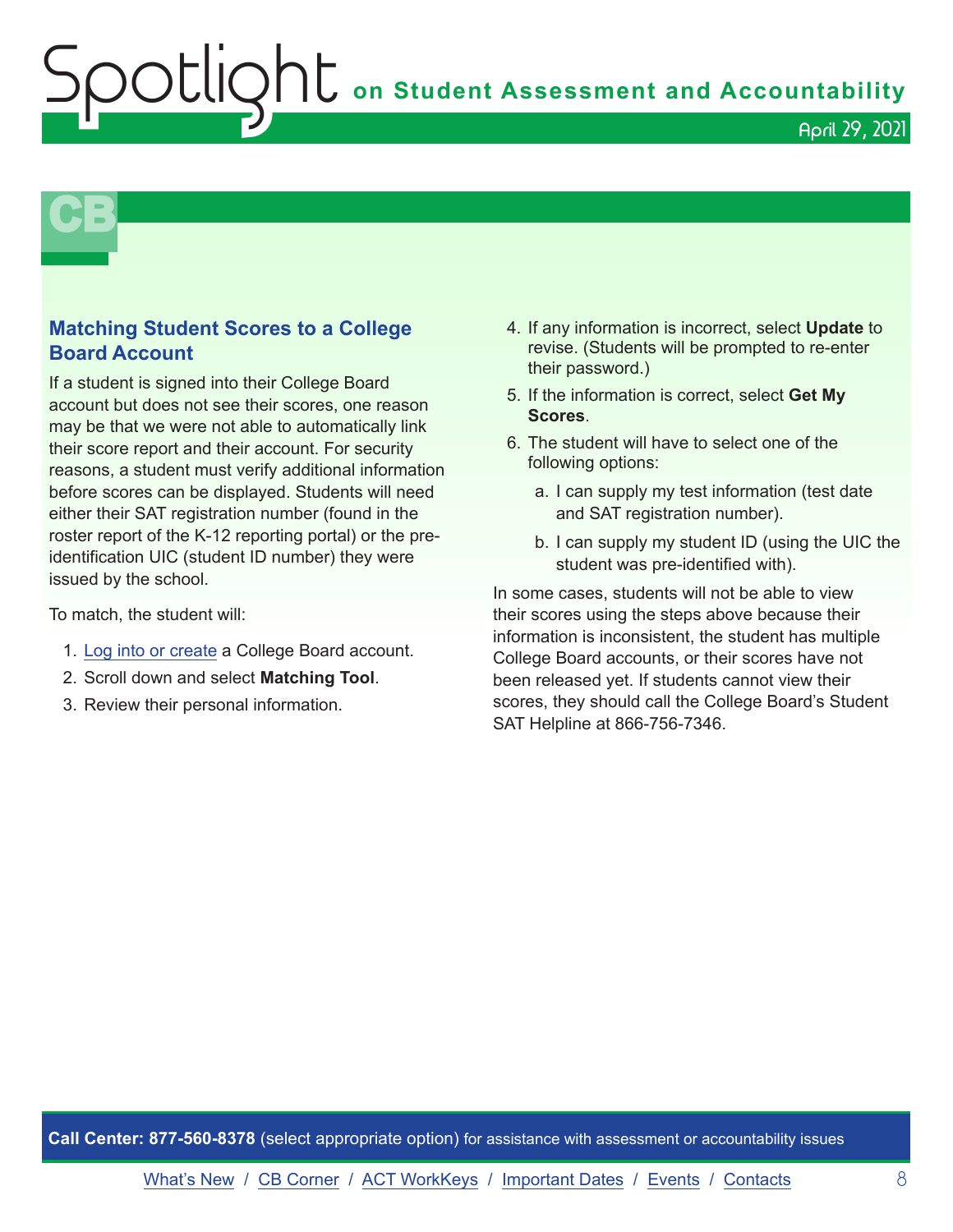OUIQhL on Student Assessment and Accountability

<span id="page-8-0"></span>

## **Reminders**

#### **Returning Makeup (Test Window 2) Test Materials**

Refer to the [April 15, 2021 Spotlight Newsletter](https://www.michigan.gov/documents/mde/Spotlight_4-15-21_722351_7.pdf) (www. michigan.gov/mde-spotlight) for detailed information about packing and returning materials to ACT.

If you still have secure materials from the initial test date, return them with your makeup materials.

FedEx is scheduled to pick up the makeup standard time test materials on **April 29, 2021** and the accommodations test materials on **May 5, 2021**. Be sure your materials are ready for pickup by 8 a.m. on each of these days.

• If your materials are not picked up within two business days after the scheduled pickup date, contact ACT to arrange a new pickup.

**Important:** All standard time initial and makeup materials must be received at ACT no later than **May 6, 2021** and all accommodations initial and makeup materials must be received at ACT no later than **May 13, 2021**.

**Late-arriving answer documents will not be scored.** 

#### **Order Test Materials for Contingency Makeup Testing (Test Window 3)**

The ordering window for the contingency makeup standard time and accommodations test materials using the [OEAA Secure Site](http://www.michigan.gov/oeaa-secure) (www.michigan. gov/oeaa-secure) closes **April 29 at 11:59 p.m. ET** orders cannot be accepted after this deadline.

April 29, 2021

Ordering instructions are located on the [Secure](http://www.michigan.gov/securesitetraining)  [Site Training web page](http://www.michigan.gov/securesitetraining) (www.michigan.gov/ securesitetraining) under the **Material Ordering** section.

#### **Contingency Makeup (Test Window 3) Test Administrations**

The contingency makeup standard time test date is **Wednesday, May 5, 2021**. The accommodations contingency makeup testing window is **May 5-11, 2021**.

All makeup administrations must follow the test day policies and procedures that are detailed in the [ACT WorkKeys Administration - Standard](http://www.act.org/content/dam/act/secured/documents/pdfs/WK-Admin-SD-Std-Time-Paper-Secured.pdf)  [Time Paper](http://www.act.org/content/dam/act/secured/documents/pdfs/WK-Admin-SD-Std-Time-Paper-Secured.pdf) and the [ACT WorkKeys Administration](http://www.act.org/content/dam/act/secured/documents/pdfs/WK-Admin-SD-Accoms-Secured.pdf)  [Manual for Accommodations and English](http://www.act.org/content/dam/act/secured/documents/pdfs/WK-Admin-SD-Accoms-Secured.pdf)  [Learner Supports](http://www.act.org/content/dam/act/secured/documents/pdfs/WK-Admin-SD-Accoms-Secured.pdf) manuals. Both manuals are posted on the [ACT-hosted website](http://www.act.org/stateanddistrict/michigan) (www.act.org/ stateanddistrict/michigan) on the **WorkKeys on Paper** page in the **Administration** stage.

#### **Contacting ACT**

If you have questions, you may:

- 1. contact ACT via the [Contact Us web page](http://www.act.org/aap/state/contact.html) [\(www.act.org/aap/state/contact.html\)](https://www.act.org/aap/state/contact.html)
- 2. call ACT at 800-553-6244 between 9:30 a.m. – 6:00 p.m. ET
	- standard time: ext. 2800
	- accommodations: ext.1788
- 3. email accommodations questions to [ACTStateAccoms@act.org](mailto:ACTStateAccoms%40act.org?subject=)

**Call Center: 877-560-8378** (select appropriate option) for assistance with assessment or accountability issues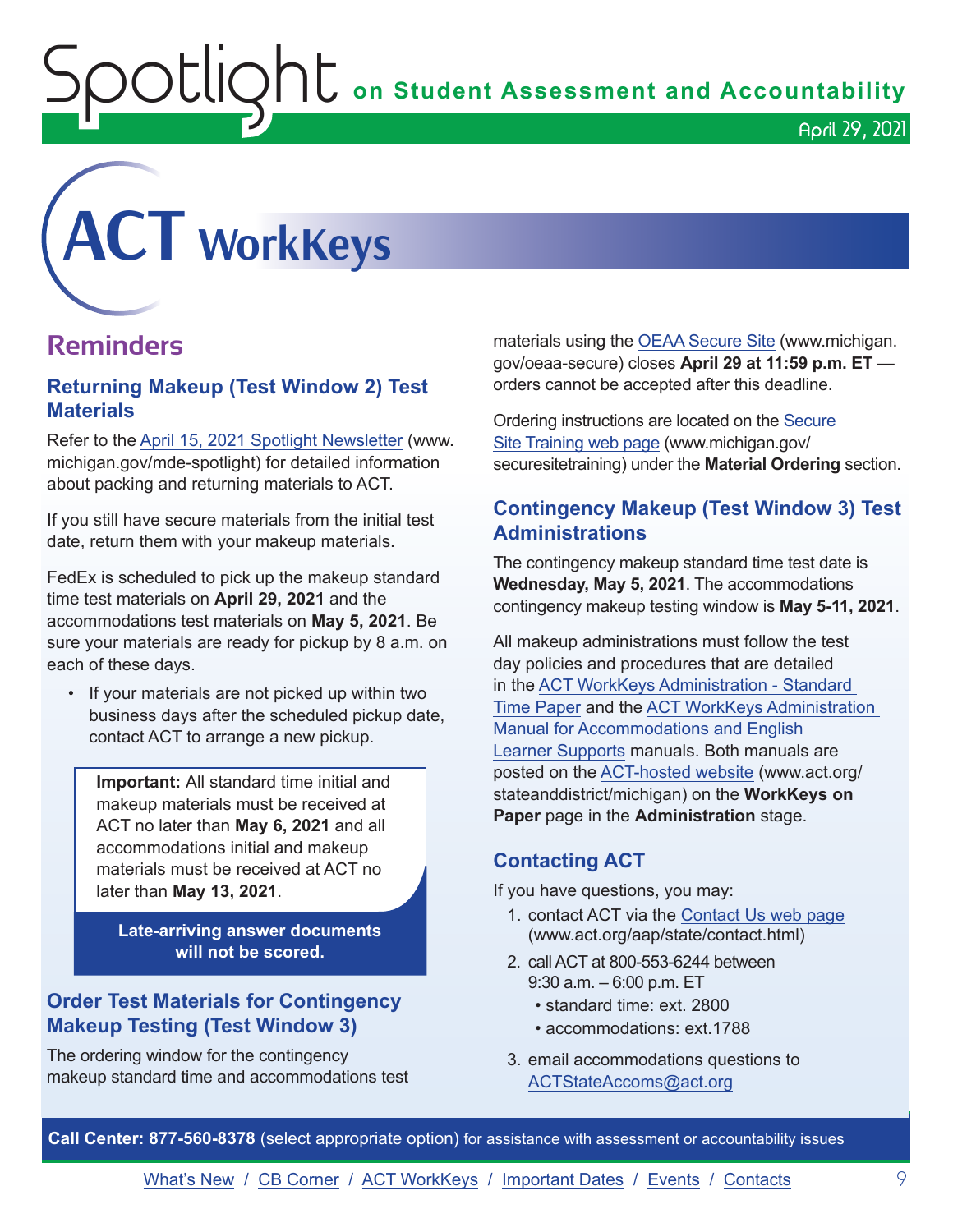# on Student Assessment and Accountability April 29, 2021

# <span id="page-9-0"></span>**Important Dates**

# **Approaching Deadlines!**

#### **Thursday, April 29, 2021**

- **DEADLINE** to order May 18 **SAT** Contingency Test Day makeup materials
- **SAT with Essay** Makeup Accommodated Testing Window **CLOSES**
- **DEADLINE** to order **ACT WorkKeys** test materials for contingency makeup testing (Test Window 3)

#### **Friday, April 30, 2021**

• **WIDA ACCESS for ELLs and Alternate ACCESS for ELLs** material return shipment **DEADLINE**

#### **Tuesday, May 4, 2021**

• Makeup **ACT Workkeys** Accommodations test Window **CLOSES**

#### **Friday, May 7, 2021**

- **PSAT 8/9** and **PSAT 10** Accommodated Testing Window **CLOSES**
- **PSAT 8/9** and **PSAT 10** Makeup Testing Window **CLOSES**

## **April 2021**

#### **Early Literacy and Mathematics**

#### **Now – June 29, 2021**

• **Early Literacy and Mathematics Benchmark Assessments (K-2)** Pre-identification of students in OEAA Secure Site window

#### **Now – June 30, 2021**

• **Early Literacy and Mathematics Benchmark Assessments (K-2)** Online testing window

#### **M-STEP**

#### **Now – May 18, 2021**

Wed

• **M-STEP** Additional Material Order window for grades 5, 8, and 11

l nu

FN.

5

12

6

13

#### **Now – May 21, 2021**

• Online and paper/pencil assessment window for **M-STEP** grades 5, 8, and 11

#### **Now – June 1, 2021**

• **M-STEP** Additional Material Order window for grades 3, 4, 6, and 7

#### **Now – June 4, 2021**

• Online and paper/pencil assessment window for **M-STEP** grades 3, 4, 6, and 7

#### **MI-Access**

#### **Now – June 1, 2021**

• **MI-Access** Additional Material Order window for all grades

#### **Now – June 4, 2021**

- **MI-Access FI** Online and Paper/Pencil assessment window for all grades
- **MI-Access SI/P** online score entry

### **May 2021**

### **SAT and PSAT**

#### **May 18, 2021**

• **SAT with Essay** Contingency Test Day available for students not able to test on the Primary Test Day or Makeup Test Day due to a COVID 19-related event

#### *(Continued on next page)*

**Call Center: 877-560-8378** (select appropriate option) for assistance with assessment or accountability issues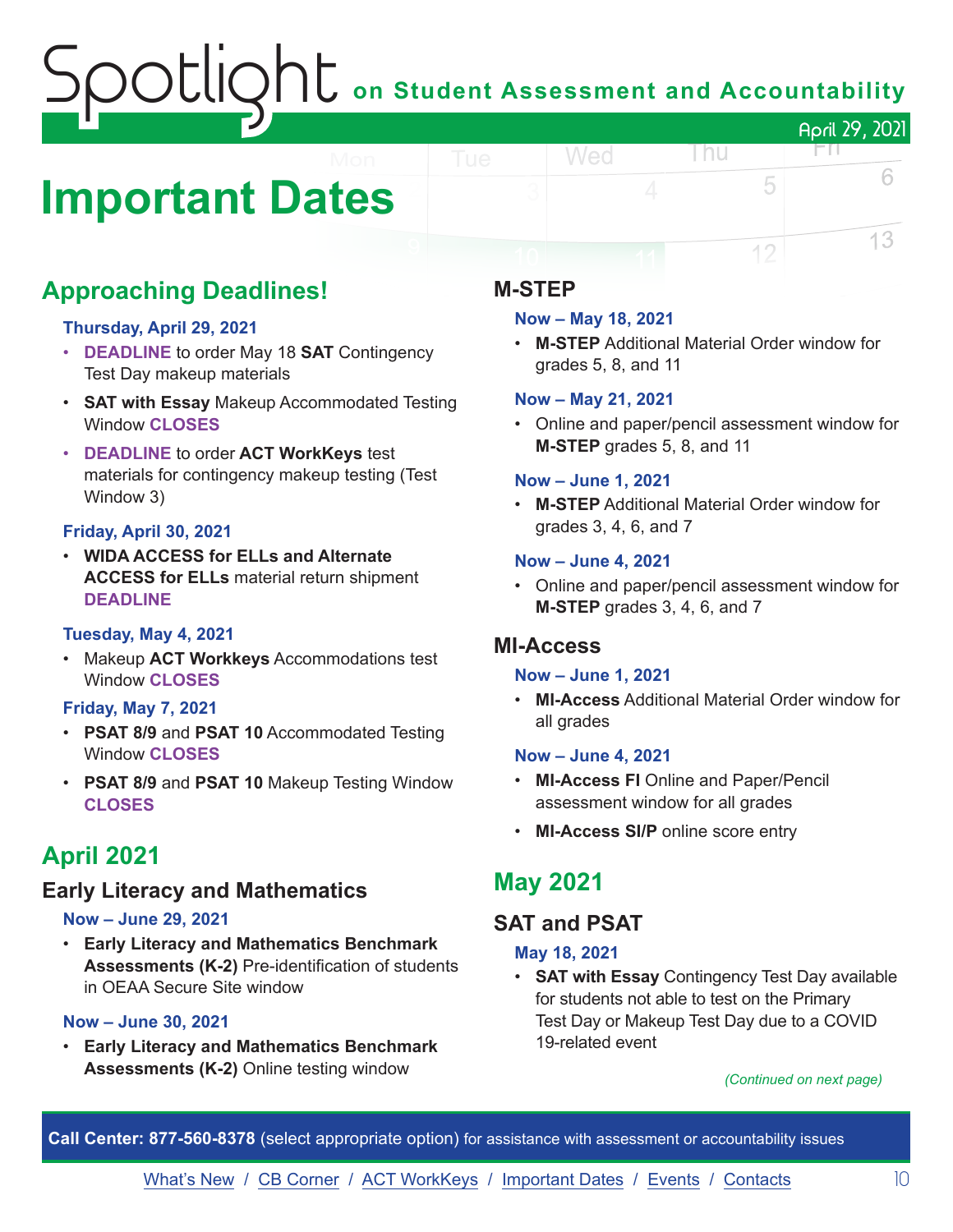# on Student Assessment and Accountability April 29, 2021

#### **May 18-20, 2021**

• **SAT with Essay** Contingency Accommodated Testing Window available for students not able to test during the Accommodated Testing Window or Makeup Accommodated Testing Window due to a COVID 19-related event

#### **May 20, 2021**

• Final deadline to return any **SAT, PSAT 10,** or **PSAT 8/9** testing materials in order for answer documents to be scored

#### **ACT WorkKeys**

#### **May 5, 2021**

• Contingency Makeup date for **ACT Workkeys** Standard Time tests for students unable to test on the Initial Test Day and the Makeup Test Day due to a COVID 19-related event

#### **May 6, 2021**

• **ACT Workkeys** Return of Materials deadline – Makeup Test Day Standard Time

l nu

5

12

FN.

6

13

#### **May 5 – 11, 2021**

Wed

• Contingency Makeup window for **ACT Workkeys** Accommodations tests for students unable to test during the Accommodated Initial Testing Window or the Accommodated Makeup Testing Window due to a COVID 19-related event

#### **May 12, 2021**

• Final deadline to return all **ACT WorkKeys** test materials for processing

**Call Center: 877-560-8378** (select appropriate option) for assistance with assessment or accountability issues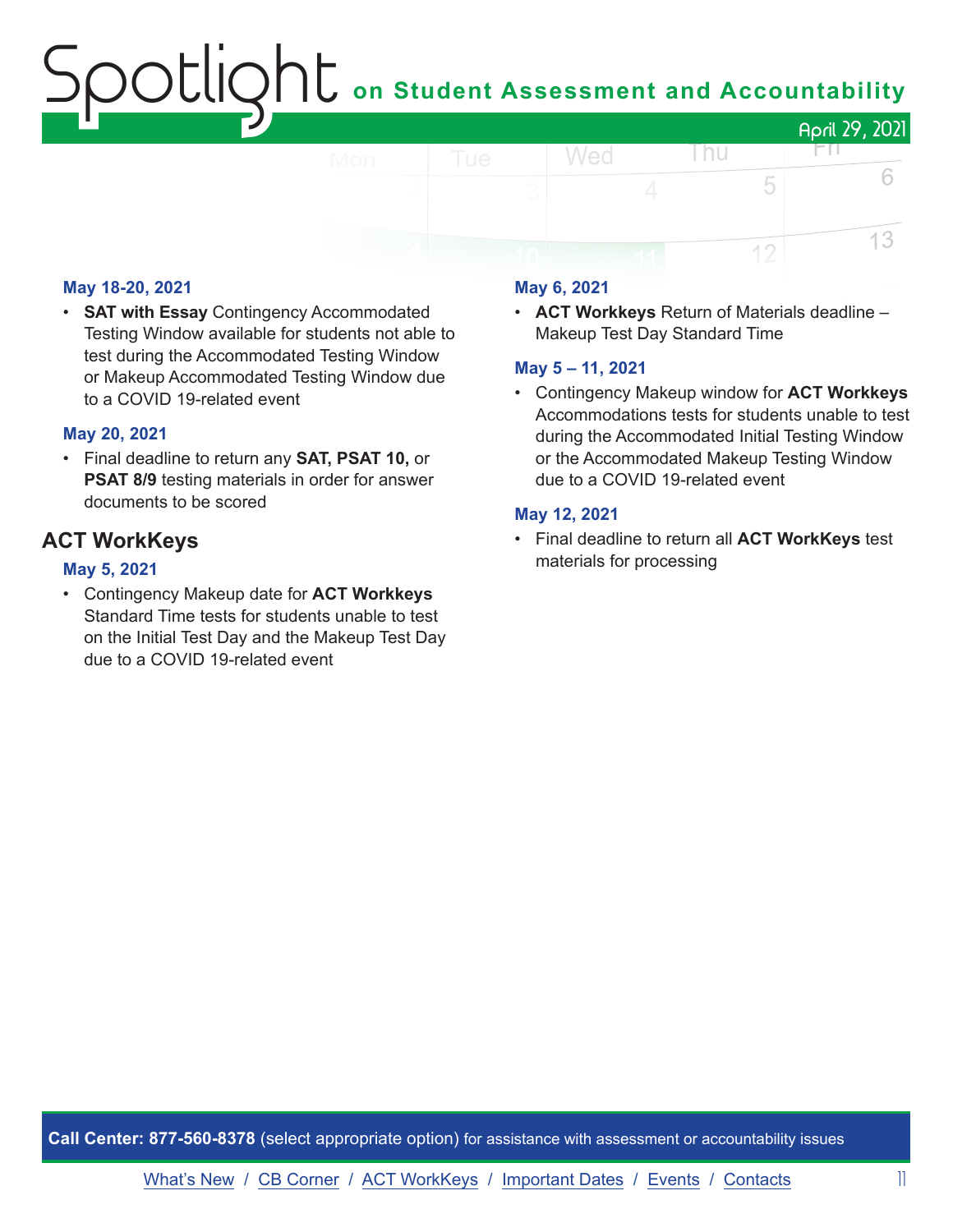### <span id="page-11-0"></span>on Student Assessment and Accountability April 29, 2021 Wed l nu HT N



#### **Building a Better Assessment Future**

Virtual Conference **June 28–30, 2021 9:00 a.m. – 3:45 p.m.**

Did you know that about 80 percent of the assessments given to students are the result of decisions made by local educators? Those decisions will be the focus of the [Building a Better Assessment](https://www.michiganassessmentconsortium.org/event/building-a-better-assessment-future/)  [Future](https://www.michiganassessmentconsortium.org/event/building-a-better-assessment-future/) virtual conference. This "not-to-be-missed" event offers support for district teams as they reimagine their districts' assessment systems and improve learning for all students.

The BBAF conference will take place **June 28-30, 2021** and is hosted by [Michigan Assessment Consortium](http://www.michiganassessmentconsortium.org/)  [\(MAC\)](http://www.michiganassessmentconsortium.org/) in partnership with Michigan Department of Education's [FAME](http://www.famemichigan.org/) (Formative Assessment for Michigan Educators) program and [Oakland Schools.](https://www.oakland.k12.mi.us/) Event participants will hear from and engage with respected national and international assessment experts, such as Susan Brookhart, Jan Chappuis, Margaret Heritage, Jim Pellegrino, Ken O'Connor, and Rick Stiggins.

Participants will also have ample time to work with Michigan assessment leaders, reflect on their current assessment practices, and collaborate to find new opportunities to improve student learning through assessment.

5

12

#### **Come as a team or attend on your own!**

Educators and policy makers at all levels are invited to attend with schools/districts encouraged to register and work in teams of three or more. The event will feature group work time and office hours with selected experts, allowing participants to address their schools' unique opportunities. Plus, the FAME program and the MAC will support each team's work after the conference through private consultation and group engagements designed to keep the collaboration going.

#### **Learn more**

Download and share the [BBAF conference flyer.](https://www.michiganassessmentconsortium.org/wp-content/uploads/BBAF-Flyer-1.pdf)

Find more details and register on the [Conference](https://www.michiganassessmentconsortium.org/event/building-a-better-assessment-future/)  [event page](https://www.michiganassessmentconsortium.org/event/building-a-better-assessment-future/) (bit.ly/MAC-BBAF).

**Call Center: 877-560-8378** (select appropriate option) for assistance with assessment or accountability issues

[What's New](#page-0-0) / [CB Corner](#page-5-0) / [ACT WorkKeys](#page-8-0) / [Important Dates](#page-9-0) / Events / [Contacts](#page-12-0) 12

6

13